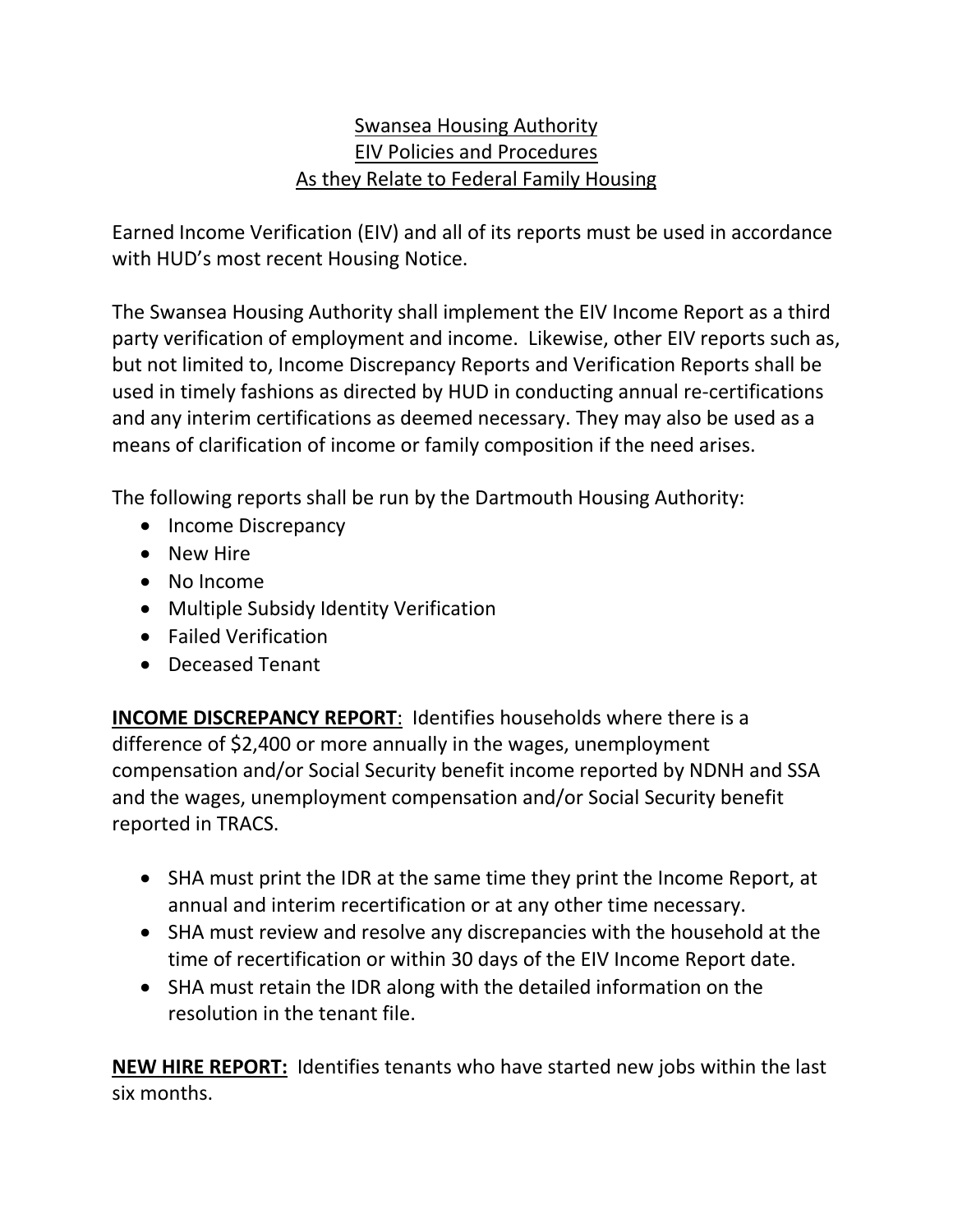SHA must use this report at least quarterly to determine if any tenant has started new employment and if they have reported a change in income.

**NO INCOME:** Identifies tenants who passed the identity match against SSA's records but no employment or income information was received from the match against either the SSA or NDNH records.

SHA must use this report only as identified and must run it quarterly.

**MULTIPLE SUBSIDY IDENTITY VERIFICATION:** Identifies individuals who may be receiving multiple rental subsidies.

• SHA must use the MSR at least quarterly to identify any tenants who are being assisted at another location.

**FAILED VERIFICATION:** Identifies household members who failed the SSA identity test because their personal identifiers do not mat SSA's records.

 SHA must use this report monthly to identify those tenants that did not pass the SSA identity verification test and the reason why so that the errors can be corrected.

**DECEASED TENANT REPORT:** Identifies tenants who are participating in a rental assistance program who are reported by SSA as being deceased.

 SHA must use this report at least quarterly to identify those tenants reported as being decease and confirm in writing whether the information is correct or not.

The Income Reports in **EIV** contain the SSNs, full days of birth, first and last names, and physical address of tenant families. This is all very personal information that **must not** be handled carelessly. Therefore, *the Swansea Housing Authority* realizes that it must be careful not to share this information with anyone who is not authorized to have it.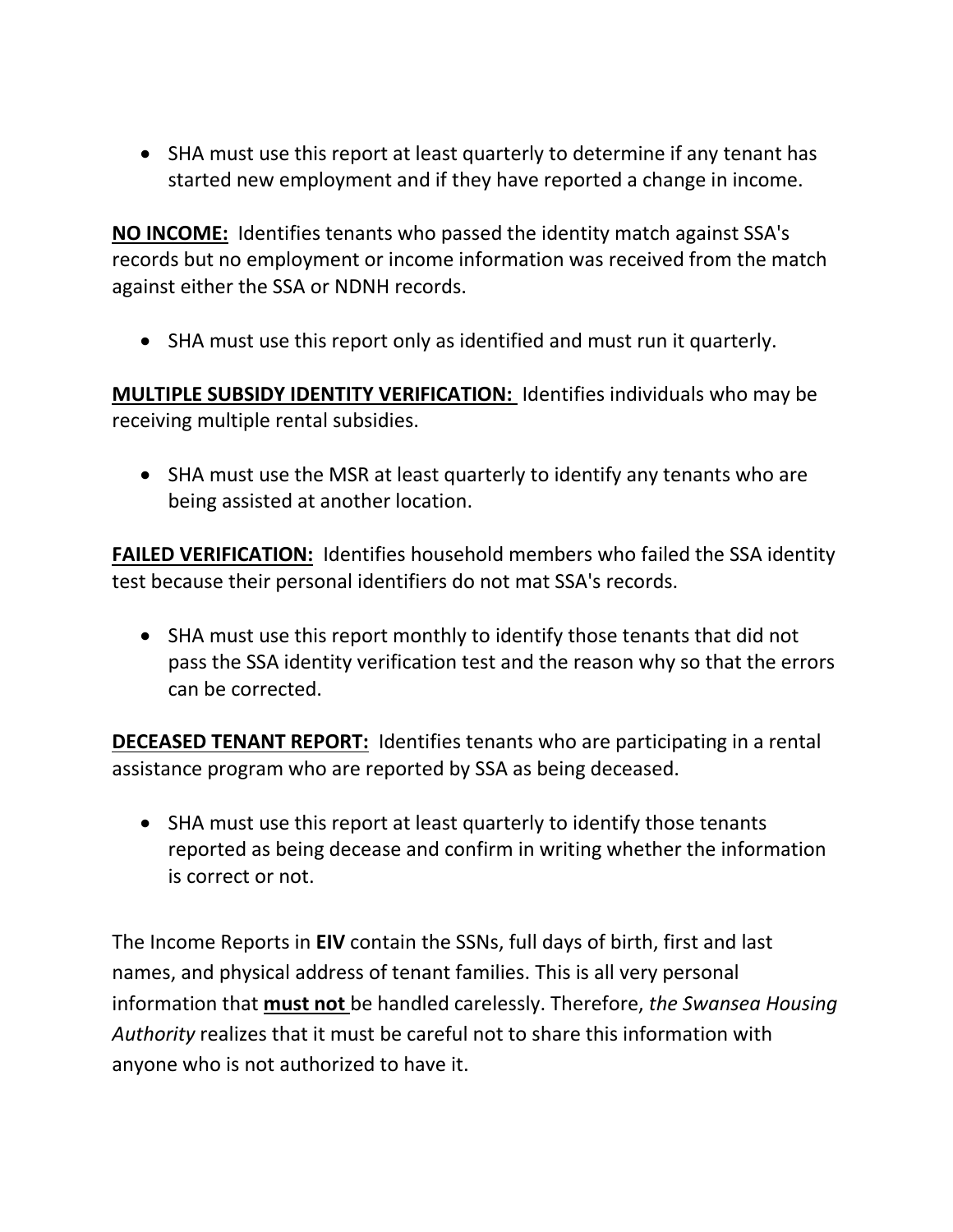Privacy Act of 1974 …552a (a) Definitions for purposes of this section— (1) the term "agency" means agency as defined in section 552(f) of this title; (2) the term "individual" means citizen of the United States or an alien lawfully admitted for residence; (3) the term "maintain" includes maintain, collect, use or disseminate; (4) the term "record" means any item, collection or grouping of information.

**EIV Data** may only be disclosed to:

- Private Owners
- Management Agents
- Service Bureaus
- Contract Administrators
- HUD Staff
- HUD Office of Inspector General (OIG) for investigative purposes
- Individual to whom the record pertains

# **EIV Unauthorized Disclosure**

- Must not disclose data in any way that would violate the privacy of the individuals
- EIV Date must not be disclosed (or re-disclosed) to any third parties

## **Sanctions**

 Willful disclosure or inspection of EIV Data can result in civil and criminal penalties

Unauthorized disclosure – felony conviction and fine up to \$5000.00 and/or imprisonment up to five (5) years, as well as civil damages Unauthorized inspection – misdemeanor penalty of up to \$1000.00 and/or imprisonment, as well as civil damages

# **Tenant's Right to Dispute EIV Data**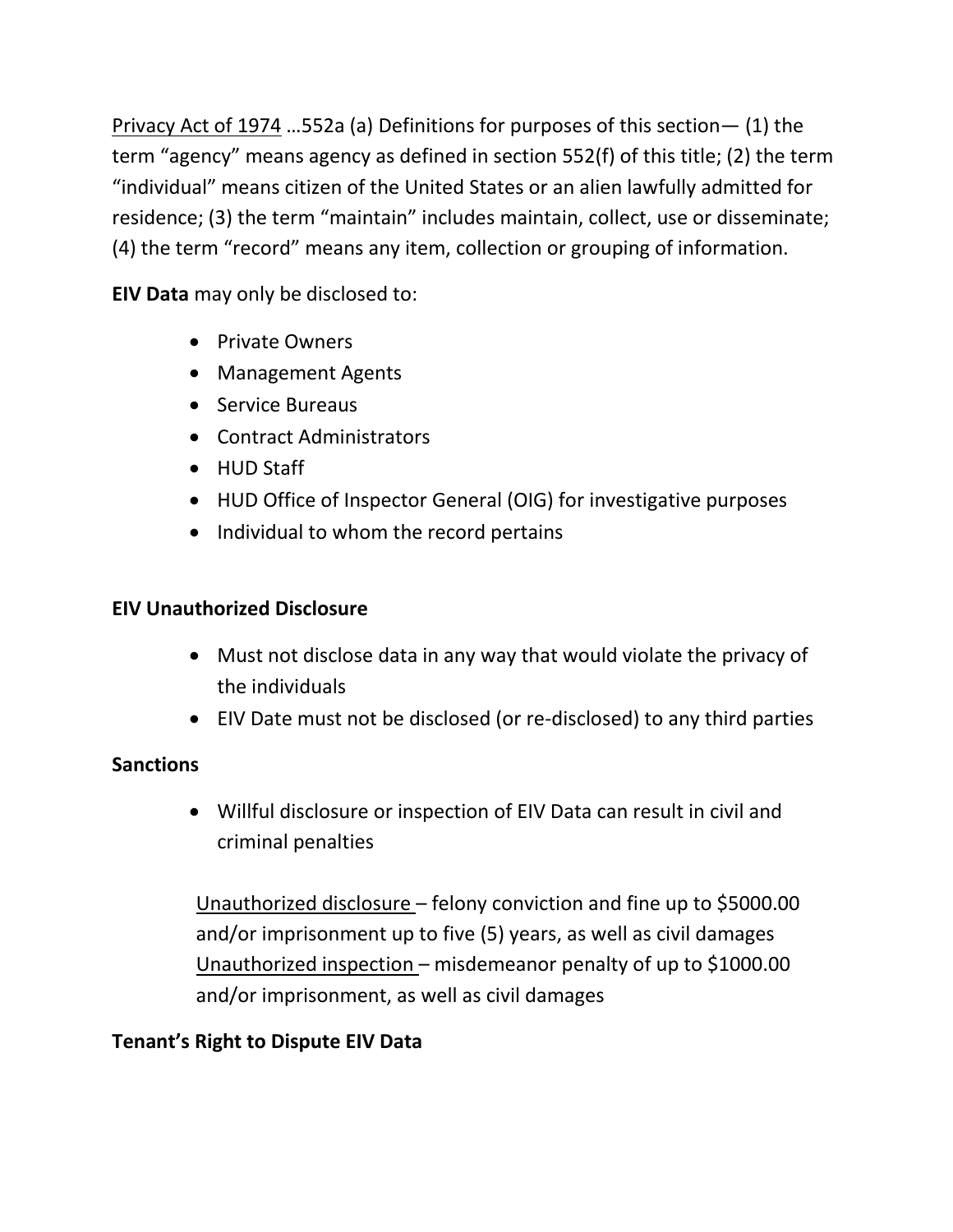- You must permit individual to have access to information pertaining to them and to request information be amended
- You must independently verify disputed information
	- 1. Tenant must be notified of findings
	- 2. Management cannot suspend, terminate, reduce or make a final denial of assistance or tenancy until tenant has opportunity to dispute and discuss

## **EIV COORDINATOR AND USERS**

All staff using or having access to any portions of the EIV System shall adhere to the Rules of Behavior and shall take part in security training on an annual basis.

Before accessing the **EIV System,** all employee users must acknowledge, each time that they sign on, that they understand:

- The conditions of the of the Privacy Act
- They may have access to EIV for official purposes only
- They are subject to civil and/or criminal penalties under the Privacy Act of misuse of information
- There must be a signed consent form (HUD 9887 & 9887A) on file before viewing income data from the individual (every family member 18 or older, whether they have income or not must sign these forms)
- The signed HUD 9887 & 9887A must not be older than 15 months

When signing the CAAF (Coordinator Access Authorization Form) or the UAAF (User Access Authorization Form), EIV users agree to:

1. The Rules of Behavior

Delineates responsibilities of, and expectations for, individuals with access to the EIV system, which hold users accountable for their actions and responsibilities Enhances other HUD policies already in place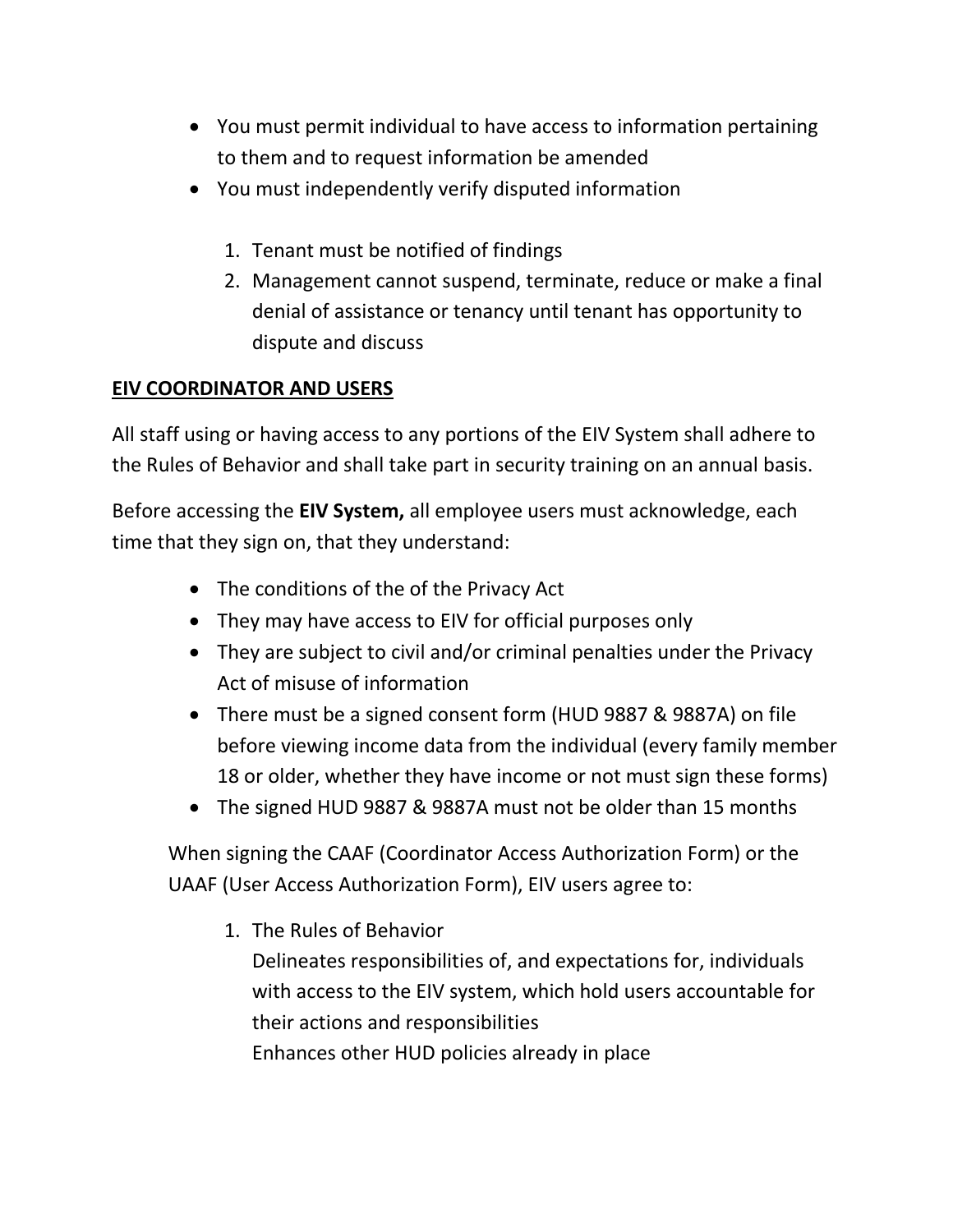#### **Safeguard Categories**

- Technical
	- 1. Must have a valid WASS User ID and password *IDs and Passwords must not be shared; Must not access system using another's ID!!!!!*
	- 2. Must provide Management with application access authorization form

*Access to data is restricted based on EIV role (Coordinator or User);*

*Access limited based on need to know*

3. Access and activity will be monitored and audited by Management *EIV Coordinators must be certified annually; EIV Users must be certified quarterly (if not certified within 30 days after the end of the current quarter, access to EIV is terminated)*

## **Administrative Safeguards**

1. These are the standard operating procedures for use of data from **EIV**

*Use employment and income data for processing HUD 50059s only; Do Not share data with others who do not have a "need to know"; Check to see if the applicant/tenant is receiving assistance under another program at a different location;*

*Owner approval letters must be on file for each "Coordinator" or "User" and be current;*

*Periodically (quarterly) review the list of "Users" at each site to see if "User" still has a valid need to access the EIV data for that site or project;*

*Modify or revoke rights as appropriate;*

2. Assign Access to ensure that access rights and responsibilities are appropriate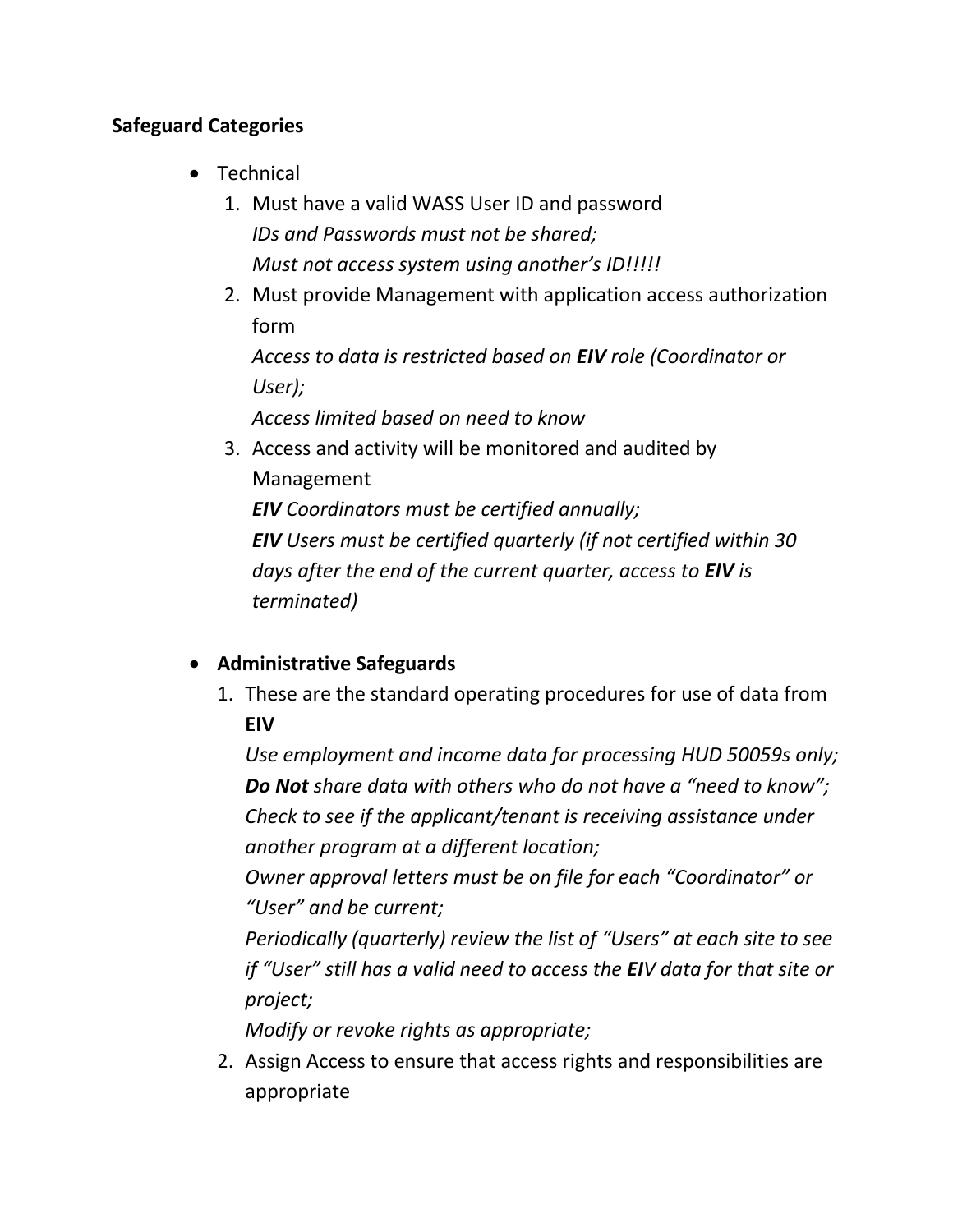- 3. Tenant Consent Form on file
- 4. Destroy EIV information that is no longer needed in accordance with HUD Handbook 4350.3 requirements – shred, burn or pulverize

*Social Security Benefit (SSA) Reports are to be kept for the term of the tenancy plus (3) three years after tenancy is terminated; NDNH Reports (National Directory of New Hires) from EIV (either electronic or paper) may only be retained for 2 years. Then the information must be destroyed if it contains new hire, wage or unemployment compensation benefit data however any tenant provided documentation, or other third party verification of income, received to supplement the NDNH data must be retained in the tenant file for the term of the tenancy plus three (3) years after tenancy terminated.; If SSA & NDNH benefits are combined in a single report, the retention requirements for NDNH data reports apply; Management will make a notation in the tenant file when NDNH data is destroyed. The notation should state that "the NDNH employment and income information obtained from the EIV system was used for verification of the employment source and, if applicable, for determining the tenant's income from wages and/or unemployment compensation as well as the date the information was destroyed.* 

- 5. Conduct training to ensure that all EIV users receive security training at time of implementation or employment and at least annually thereafter and maintain a record of such training. Communicate security information through the use of posters, security bulletins, discussion groups and distribution of all current EIV information and memos.
- 6. Detect, deter and report improper disclosures, unauthorized access or security breaches to Supervisor and/or Management.